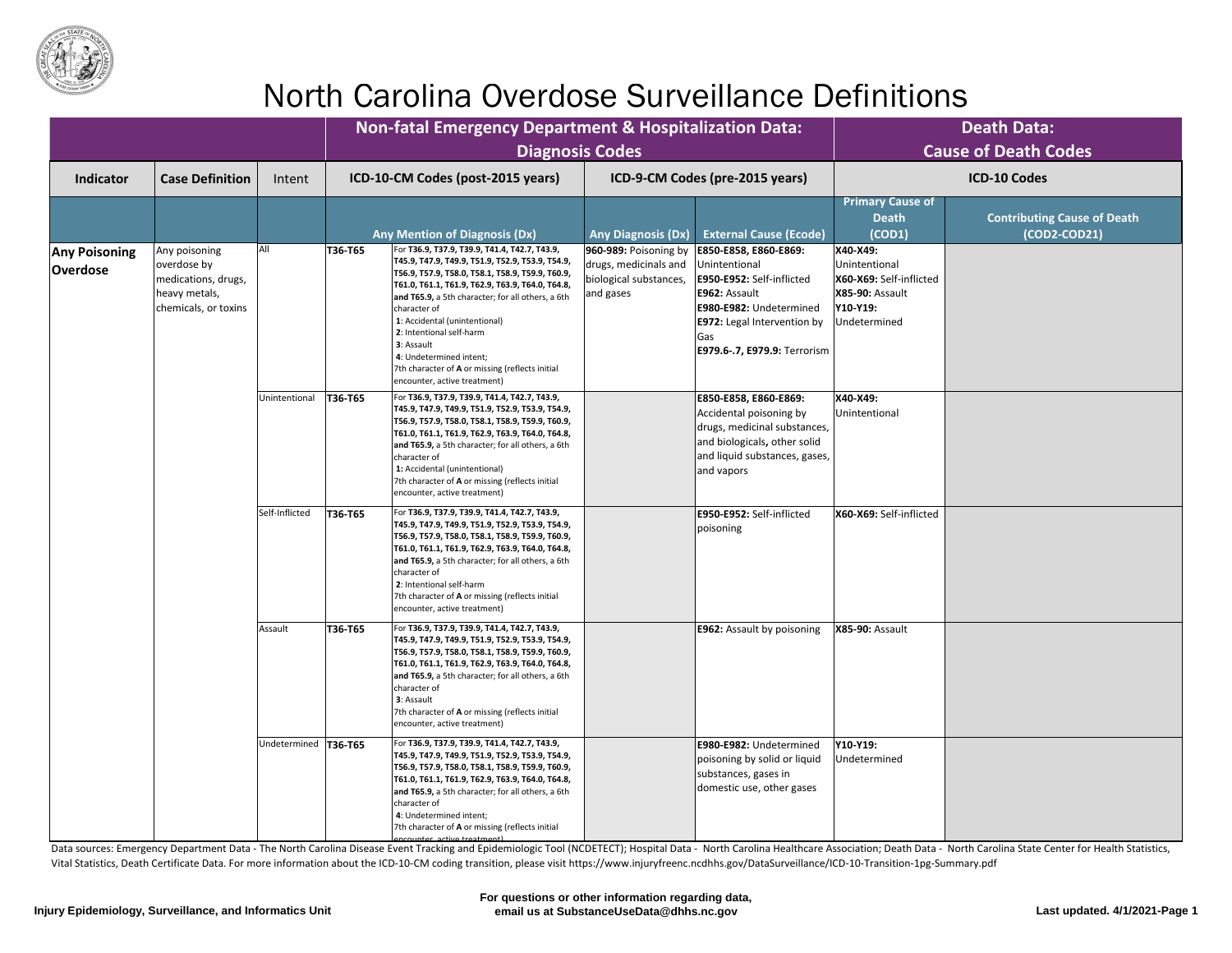

|                                                      |                                                                       |                        |                | <b>Non-fatal Emergency Department &amp; Hospitalization Data:</b><br><b>Diagnosis Codes</b>                                                                                                                                                                                                                                       |                                                                               |                                                                                                                                                                                                                                                        |                                                                                                         | <b>Death Data:</b><br><b>Cause of Death Codes</b>                                                   |
|------------------------------------------------------|-----------------------------------------------------------------------|------------------------|----------------|-----------------------------------------------------------------------------------------------------------------------------------------------------------------------------------------------------------------------------------------------------------------------------------------------------------------------------------|-------------------------------------------------------------------------------|--------------------------------------------------------------------------------------------------------------------------------------------------------------------------------------------------------------------------------------------------------|---------------------------------------------------------------------------------------------------------|-----------------------------------------------------------------------------------------------------|
| <b>Indicator</b>                                     | <b>Case Definition</b>                                                | Intent                 |                | ICD-10-CM Codes (post-2015 years)                                                                                                                                                                                                                                                                                                 |                                                                               | ICD-9-CM Codes (pre-2015 years)                                                                                                                                                                                                                        |                                                                                                         | <b>ICD-10 Codes</b>                                                                                 |
|                                                      |                                                                       |                        |                | <b>Any Mention of Diagnosis (Dx)</b>                                                                                                                                                                                                                                                                                              | <b>Any Diagnosis (Dx)</b>                                                     | <b>External Cause (Ecode)</b>                                                                                                                                                                                                                          | <b>Primary Cause of</b><br><b>Death</b><br>(COD1)                                                       | <b>Contributing Cause of Death</b><br>$(COD2-COD21)$                                                |
| <b>Any Medication</b><br>and Drug<br><b>Overdose</b> | Any overdose by<br>medications, drugs,<br>or biological<br>substances | All                    | T36-T50        | For T36.9, T37.9, T39.9, T41.4, T42.7, T43.9,<br><b>T45.9, T47.9, and T49.9</b> , a 5th character; for<br>all others, a 6th character of<br>1: Accidental (unintentional)<br>2: Intentional self-harm<br>3: Assault<br>4: Undetermined intent;<br>7th character of A or missing (reflects initial<br>encounter, active treatment) | 960-979: Poisoning by<br>drugs and medicinal,<br>and biological<br>substances | <b>E850-E858: Unintentional</b><br>E950.0-E950.5: Self-inflicted<br><b>E962.0: Assault</b><br>E980.0-E980.5:<br>Undetermined                                                                                                                           | X40-X44:<br>Unintentional<br>X60-X64: Self-inflicted<br>X85: Assault<br><b>Y10-Y14:</b><br>Undetermined |                                                                                                     |
|                                                      |                                                                       | Unintentional          | <b>T36-T50</b> | For T36.9, T37.9, T39.9, T41.4, T42.7, T43.9,<br><b>T45.9, T47.9, and T49.9, a 5th character; for</b><br>all others, a 6th character of<br>1: Accidental (unintentional)<br>7th character of A or missing (reflects initial<br>encounter, active treatment)                                                                       |                                                                               | <b>E850-E858: Accidental</b><br>poisoning by drugs,<br>medicinal substances, and<br>biologicals                                                                                                                                                        | X40-X44:<br>Unintentional                                                                               |                                                                                                     |
|                                                      |                                                                       |                        |                | Self-Inflicted                                                                                                                                                                                                                                                                                                                    | <b>T36-T50</b>                                                                | For T36.9, T37.9, T39.9, T41.4, T42.7, T43.9,<br><b>T45.9, T47.9, and T49.9, a 5th character; for</b><br>all others, a 6th character of<br>2: Intentional self-harm<br>7th character of A or missing (reflects initial<br>encounter, active treatment) |                                                                                                         | E950.0-E950.5: Self-inflicted  X60-X64: Self-inflicted<br>poisoning by solid or liquid<br>substance |
|                                                      |                                                                       | Assault                | T36-T50        | For T36.9, T37.9, T39.9, T41.4, T42.7, T43.9,<br><b>T45.9, T47.9, and T49.9, a 5th character; for</b><br>all others, a 6th character of<br>3: Assault<br>7th character of A or missing (reflects initial<br>encounter, active treatment)                                                                                          |                                                                               | <b>E962.0:</b> Assault by poisoning  X85: Assault<br>by drugs and medicinal<br>substances                                                                                                                                                              |                                                                                                         |                                                                                                     |
|                                                      |                                                                       | Undetermined   T36-T50 |                | For T36.9, T37.9, T39.9, T41.4, T42.7, T43.9,<br><b>T45.9, T47.9, and T49.9, a 5th character; for</b><br>all others, a 6th character of<br>4: Undetermined intent<br>7th character of A or missing (reflects initial<br>encounter, active treatment)                                                                              |                                                                               | E980.0-E980.5:<br>Undetermined poisoning by<br>solid or liquid substances                                                                                                                                                                              | Y10-Y14:<br>Undetermined                                                                                |                                                                                                     |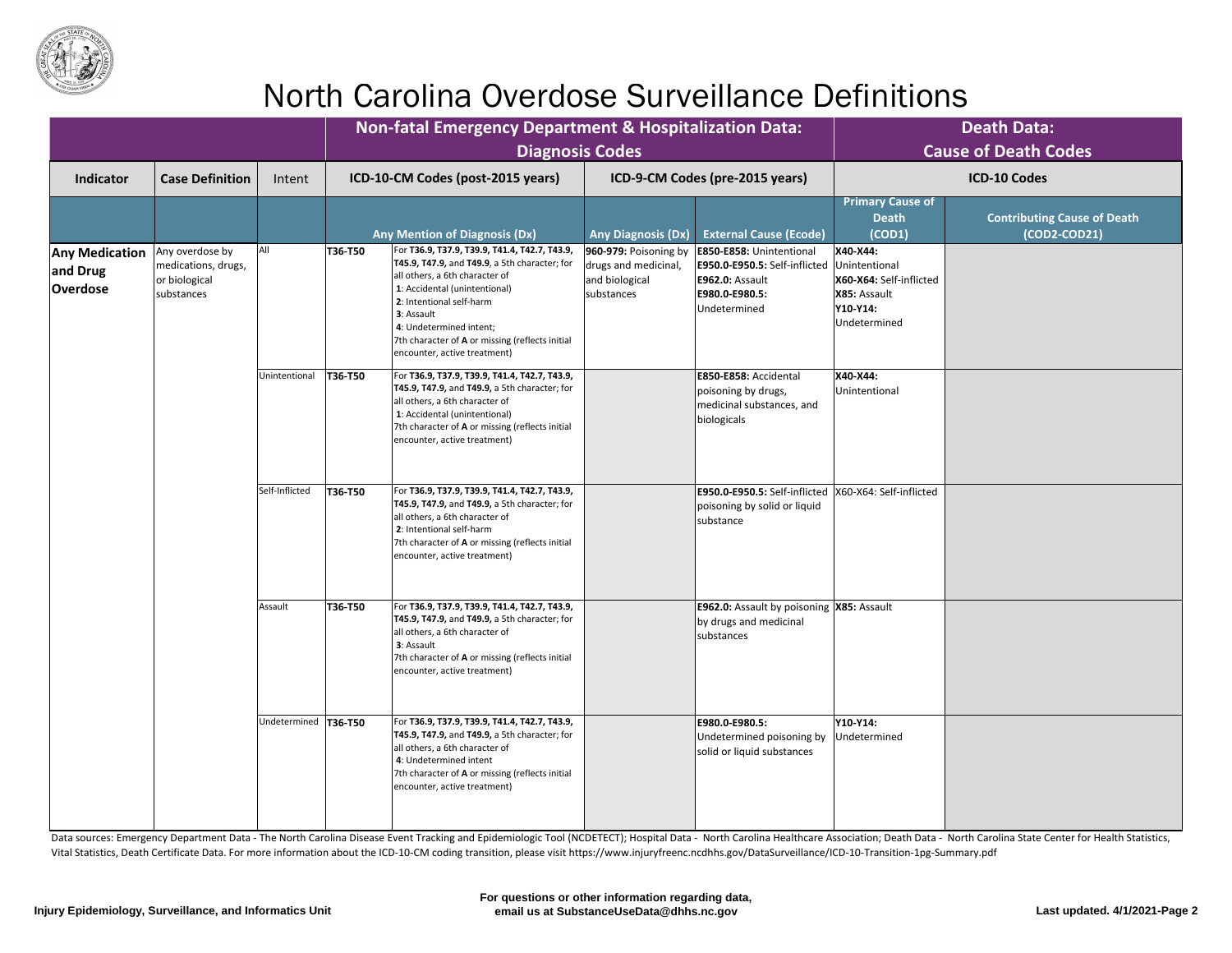

|                                      |                                                                                                                                                                              |               | <b>Non-fatal Emergency Department &amp; Hospitalization Data:</b>                                                                                                                                                                            | <b>Diagnosis Codes</b>                                                                                                                                     |                                                                                                                          | <b>Death Data:</b><br><b>Cause of Death Codes</b>                                |                                                                                                                                                                                                                                                               |                                                                                                                                                                                                                                                                                         |
|--------------------------------------|------------------------------------------------------------------------------------------------------------------------------------------------------------------------------|---------------|----------------------------------------------------------------------------------------------------------------------------------------------------------------------------------------------------------------------------------------------|------------------------------------------------------------------------------------------------------------------------------------------------------------|--------------------------------------------------------------------------------------------------------------------------|----------------------------------------------------------------------------------|---------------------------------------------------------------------------------------------------------------------------------------------------------------------------------------------------------------------------------------------------------------|-----------------------------------------------------------------------------------------------------------------------------------------------------------------------------------------------------------------------------------------------------------------------------------------|
| <b>Indicator</b>                     | <b>Case Definition</b>                                                                                                                                                       | Intent        | ICD-10-CM Codes (post-2015 years)                                                                                                                                                                                                            |                                                                                                                                                            | ICD-9-CM Codes (pre-2015 years)                                                                                          |                                                                                  | <b>ICD-10 Codes</b>                                                                                                                                                                                                                                           |                                                                                                                                                                                                                                                                                         |
|                                      |                                                                                                                                                                              |               | <b>Any Mention of Diagnosis (Dx)</b>                                                                                                                                                                                                         | <b>Any Diagnosis (Dx)</b>                                                                                                                                  | <b>External Cause (Ecode)</b>                                                                                            | <b>Primary Cause of</b><br><b>Death</b><br>(COD1)                                | <b>Contributing Cause of Death</b><br>(COD2-COD21)                                                                                                                                                                                                            |                                                                                                                                                                                                                                                                                         |
| <b>Any Opioid</b><br><b>Overdose</b> | Broadest category of  All<br>opioid overdose;<br>includes opium,<br>prescription opioids,<br>heroin, other<br>synthetic narcotics,<br>and other and<br>unspecified narcotics |               | T40.0-T40.4,<br>A 6th character of<br>1: Accidental (unintentional)<br>T40.6<br>2: Intentional self-harm<br><b>3</b> : Assault<br>4: Undetermined intent;<br>7th character of A or missing (reflects<br>initial encounter, active treatment) | 965.0: Poisoning by<br>opiates and related<br>narcotics                                                                                                    | E850.0-E850.2:<br>Unintentional poisoning by<br>heroin, methadone, other<br>opiates and related narcotics   X85: Assault | X40-X44:<br>Unintentional<br>X60-X64: Self-inflicted<br>Y10-Y14:<br>Undetermined | T40.0: Poisoning by opium<br>T40.1: Poisoning by heroin<br><b>T40.2: Poisoning by other opioids</b><br>T40.3: Poisoning by methadone<br>T40.4: Poisoning by other synthetic narcotics<br><b>T40.6:</b> Poisoning by other and unspecified<br><b>narcotics</b> |                                                                                                                                                                                                                                                                                         |
|                                      |                                                                                                                                                                              | Unintentional | A 6th character of<br>T40.0-T40.4,<br>T40.6<br>1: Accidental (unintentional)<br>7th character of A or missing (reflects<br>initial encounter, active treatment)                                                                              |                                                                                                                                                            | E850.0-E850.2:<br>Unintentional poisoning by<br>heroin, methadone, other<br>opiates and related narcotics                | X40-X44:<br>Unintentional                                                        | T40.0: Poisoning by opium<br>T40.1: Poisoning by heroin<br>T40.2: Poisoning by other opioids<br>T40.3: Poisoning by methadone<br><b>T40.4:</b> Poisoning by other synthetic narcotics<br><b>T40.6:</b> Poisoning by other and unspecified<br>narcotics        |                                                                                                                                                                                                                                                                                         |
|                                      |                                                                                                                                                                              |               | Self-Inflicted                                                                                                                                                                                                                               | T40.0-T40.4,<br>A 6th character of<br>T40.6<br>2: Intentional self-harm<br>7th character of A or missing (reflects<br>initial encounter, active treatment) |                                                                                                                          |                                                                                  |                                                                                                                                                                                                                                                               | X60-X64: Self-inflicted   T40.0: Poisoning by opium<br><b>T40.1: Poisoning by heroin</b><br>T40.2: Poisoning by other opioids<br><b>T40.3: Poisoning by methadone</b><br>T40.4: Poisoning by other synthetic narcotics<br><b>T40.6:</b> Poisoning by other and unspecified<br>narcotics |
|                                      |                                                                                                                                                                              | Assault       | T40.0-T40.4,<br>A 6th character of<br>T40.6<br><b>3</b> : Assault<br>7th character of A or missing (reflects<br>initial encounter, active treatment)                                                                                         |                                                                                                                                                            |                                                                                                                          | X85: Assault                                                                     | T40.0: Poisoning by opium<br>T40.1: Poisoning by heroin<br>T40.2: Poisoning by other opioids<br>T40.3: Poisoning by methadone<br>T40.4: Poisoning by other synthetic narcotics<br><b>T40.6:</b> Poisoning by other and unspecified<br>Inarcotics              |                                                                                                                                                                                                                                                                                         |
|                                      |                                                                                                                                                                              |               | Jndetermined   T40.0-T40.4,<br>A 6th character of<br>T40.6<br>4: Undetermined intent;<br>7th character of <b>A</b> or missing (reflects<br>initial encounter, active treatment)                                                              |                                                                                                                                                            |                                                                                                                          | <b>Y10-Y14:</b><br>Undetermined                                                  | T40.0: Poisoning by opium<br><b>T40.1: Poisoning by heroin</b><br>T40.2: Poisoning by other opioids<br>T40.3: Poisoning by methadone<br><b>T40.4:</b> Poisoning by other synthetic narcotics<br><b>T40.6:</b> Poisoning by other and unspecified<br>narcotics |                                                                                                                                                                                                                                                                                         |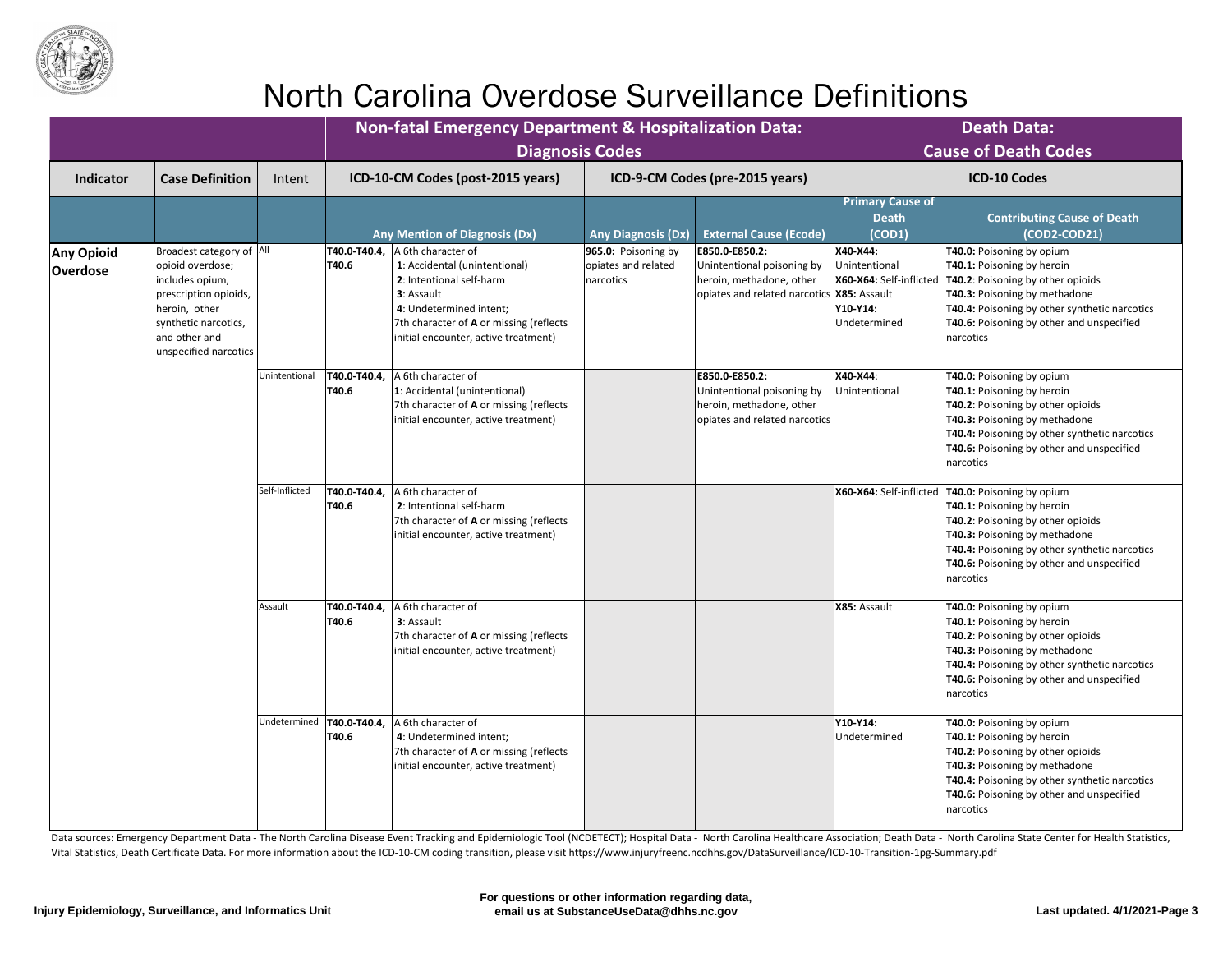

|                                                         |                                                                                             |                            |             | <b>Non-fatal Emergency Department &amp; Hospitalization Data:</b><br><b>Diagnosis Codes</b>                                                                                                                         |                                                                                                        |                                                                                                                      |                                                                                  | <b>Death Data:</b><br><b>Cause of Death Codes</b>                                                   |
|---------------------------------------------------------|---------------------------------------------------------------------------------------------|----------------------------|-------------|---------------------------------------------------------------------------------------------------------------------------------------------------------------------------------------------------------------------|--------------------------------------------------------------------------------------------------------|----------------------------------------------------------------------------------------------------------------------|----------------------------------------------------------------------------------|-----------------------------------------------------------------------------------------------------|
| <b>Indicator</b>                                        | <b>Case Definition</b>                                                                      | Intent                     |             | ICD-10-CM Codes (post-2015 years)                                                                                                                                                                                   |                                                                                                        | ICD-9-CM Codes (pre-2015 years)                                                                                      |                                                                                  | <b>ICD-10 Codes</b>                                                                                 |
|                                                         |                                                                                             |                            |             | <b>Any Mention of Diagnosis (Dx)</b>                                                                                                                                                                                | <b>Any Diagnosis (Dx)</b>                                                                              | <b>External Cause (Ecode)</b>                                                                                        | <b>Primary Cause of</b><br><b>Death</b><br>(COD1)                                | <b>Contributing Cause of Death</b><br>$(COD2-COD21)$                                                |
| <b>Commonly</b><br>Prescribed<br><b>Opioid Overdose</b> | Prescription opioid<br>overdose; includes<br>methadone and<br>other prescription<br>opioids | All                        | T40.2-T40.3 | A 6th character of<br>1: Accidental (unintentional)<br>2: Intentional self-harm<br><b>3</b> : Assault<br>4: Undetermined intent;<br>7th character of A or missing (reflects<br>initial encounter, active treatment) | $965.02$ : Poisoning by<br>methadone<br>965.09: Poisoning by<br>other opiates and<br>related narcotics | E850.1-E850.2:<br>Unintentional poisoning by<br>methadone, and other<br>opiates and related narcotics   X85: Assault | X40-X44:<br>Unintentional<br>X60-X64: Self-inflicted<br>Y10-Y14:<br>Undetermined | T40.2: Poisoning by other opioids<br><b>T40.3: Poisoning by methadone</b>                           |
|                                                         |                                                                                             | Unintentional              | T40.2-T40.3 | A 6th character of<br>1: Accidental (unintentional)<br>7th character of A or missing (reflects<br>initial encounter, active treatment)                                                                              |                                                                                                        | E850.1-E850.2:<br>Unintentional poisoning by<br>methadone, and other<br>opiates and related narcotics                | X40-X44:<br>Unintentional                                                        | <b>T40.2: Poisoning by other opioids</b><br><b>T40.3: Poisoning by methadone</b>                    |
|                                                         |                                                                                             | Self-Inflicted             | T40.2-T40.3 | A 6th character of<br>2: Intentional self-harm<br>7th character of A or missing (reflects<br>initial encounter, active treatment)                                                                                   |                                                                                                        |                                                                                                                      |                                                                                  | X60-X64: Self-inflicted   T40.2: Poisoning by other opioids<br><b>T40.3: Poisoning by methadone</b> |
|                                                         |                                                                                             | Assault                    | T40.2-T40.3 | A 6th character of<br><b>3</b> : Assault<br>7th character of A or missing (reflects<br>initial encounter, active treatment)                                                                                         |                                                                                                        |                                                                                                                      | X85: Assault                                                                     | T40.2: Poisoning by other opioids<br><b>T40.3: Poisoning by methadone</b>                           |
|                                                         |                                                                                             | Undetermined   T40.2-T40.3 |             | A 6th character of<br>4: Undetermined intent;<br>7th character of <b>A</b> or missing (reflects<br>initial encounter, active treatment)                                                                             |                                                                                                        |                                                                                                                      | Y10-Y14:<br>Undetermined                                                         | <b>T40.2: Poisoning by other opioids</b><br><b>T40.3: Poisoning by methadone</b>                    |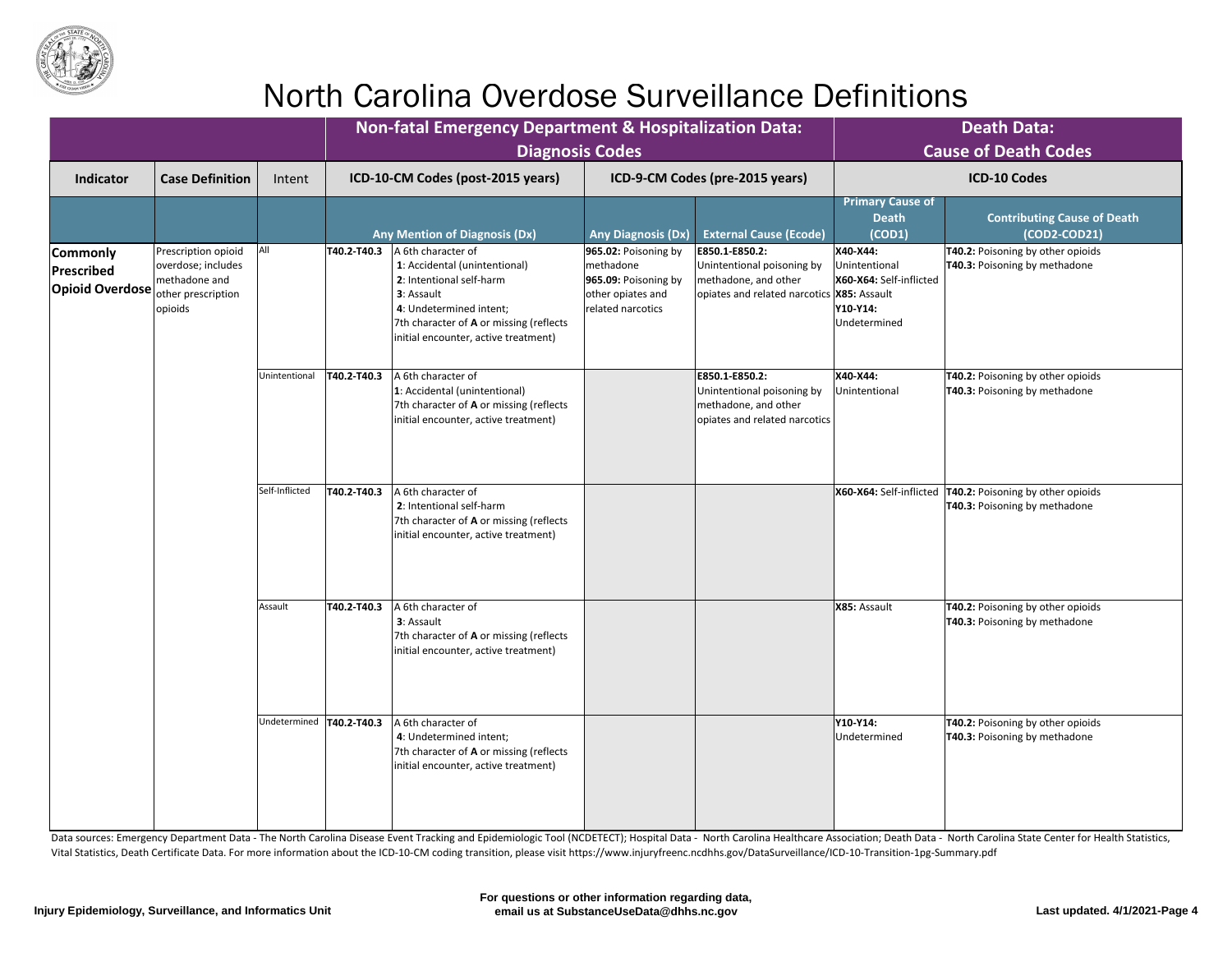

|                              |                        |                      |                | <b>Non-fatal Emergency Department &amp; Hospitalization Data:</b><br><b>Diagnosis Codes</b>                                                                                                                 |                                                                                                                                   |                                                        |                                                                                                  | <b>Death Data:</b><br><b>Cause of Death Codes</b>    |
|------------------------------|------------------------|----------------------|----------------|-------------------------------------------------------------------------------------------------------------------------------------------------------------------------------------------------------------|-----------------------------------------------------------------------------------------------------------------------------------|--------------------------------------------------------|--------------------------------------------------------------------------------------------------|------------------------------------------------------|
| <b>Indicator</b>             | <b>Case Definition</b> | Intent               |                | ICD-10-CM Codes (post-2015 years)                                                                                                                                                                           |                                                                                                                                   | ICD-9-CM Codes (pre-2015 years)                        |                                                                                                  | <b>ICD-10 Codes</b>                                  |
|                              |                        |                      |                | <b>Any Mention of Diagnosis (Dx)</b>                                                                                                                                                                        | <b>Any Diagnosis (Dx)</b>                                                                                                         | <b>External Cause (Ecode)</b>                          | <b>Primary Cause of</b><br><b>Death</b><br>(COD1)                                                | <b>Contributing Cause of Death</b><br>$(COD2-COD21)$ |
| Methadone<br><b>Overdose</b> | Methadone overdose All |                      | T40.3          | A 6th character of<br>1: Accidental (unintentional)<br>2: Intentional self-harm<br>3: Assault<br>4: Undetermined intent;<br>7th character of A or missing (reflects<br>initial encounter, active treatment) | 965.02: Poisoning by<br>methadone                                                                                                 | <b>E850.1: Unintentional</b><br>poisoning by methadone | X40-X44:<br>Unintentional<br>X60-X64: Self-inflicted<br>X85: Assault<br>Y10-Y14:<br>Undetermined | T40.3: Poisoning by methadone                        |
|                              |                        | Unintentional        | $\vert$ T40.3  | A 6th character of<br>1: Accidental (unintentional)<br>7th character of A or missing (reflects<br>initial encounter, active treatment)                                                                      |                                                                                                                                   | <b>E850.1: Unintentional</b><br>poisoning by methadone | X40-X44:<br>Unintentional                                                                        | T40.3: Poisoning by methadone                        |
|                              |                        |                      | Self-Inflicted | T40.3                                                                                                                                                                                                       | A 6th character of<br>2: Intentional self-harm<br>7th character of A or missing (reflects<br>initial encounter, active treatment) |                                                        |                                                                                                  |                                                      |
|                              |                        | Assault              | T40.3          | A 6th character of<br>3: Assault<br>7th character of A or missing (reflects<br>initial encounter, active treatment)                                                                                         |                                                                                                                                   |                                                        | X85: Assault                                                                                     | <b>T40.3: Poisoning by methadone</b>                 |
|                              |                        | Undetermined   T40.3 |                | A 6th character of<br>4: Undetermined intent;<br>7th character of <b>A</b> or missing (reflects<br>initial encounter, active treatment)                                                                     |                                                                                                                                   |                                                        | Y10-Y14:<br>Undetermined                                                                         | T40.3: Poisoning by methadone                        |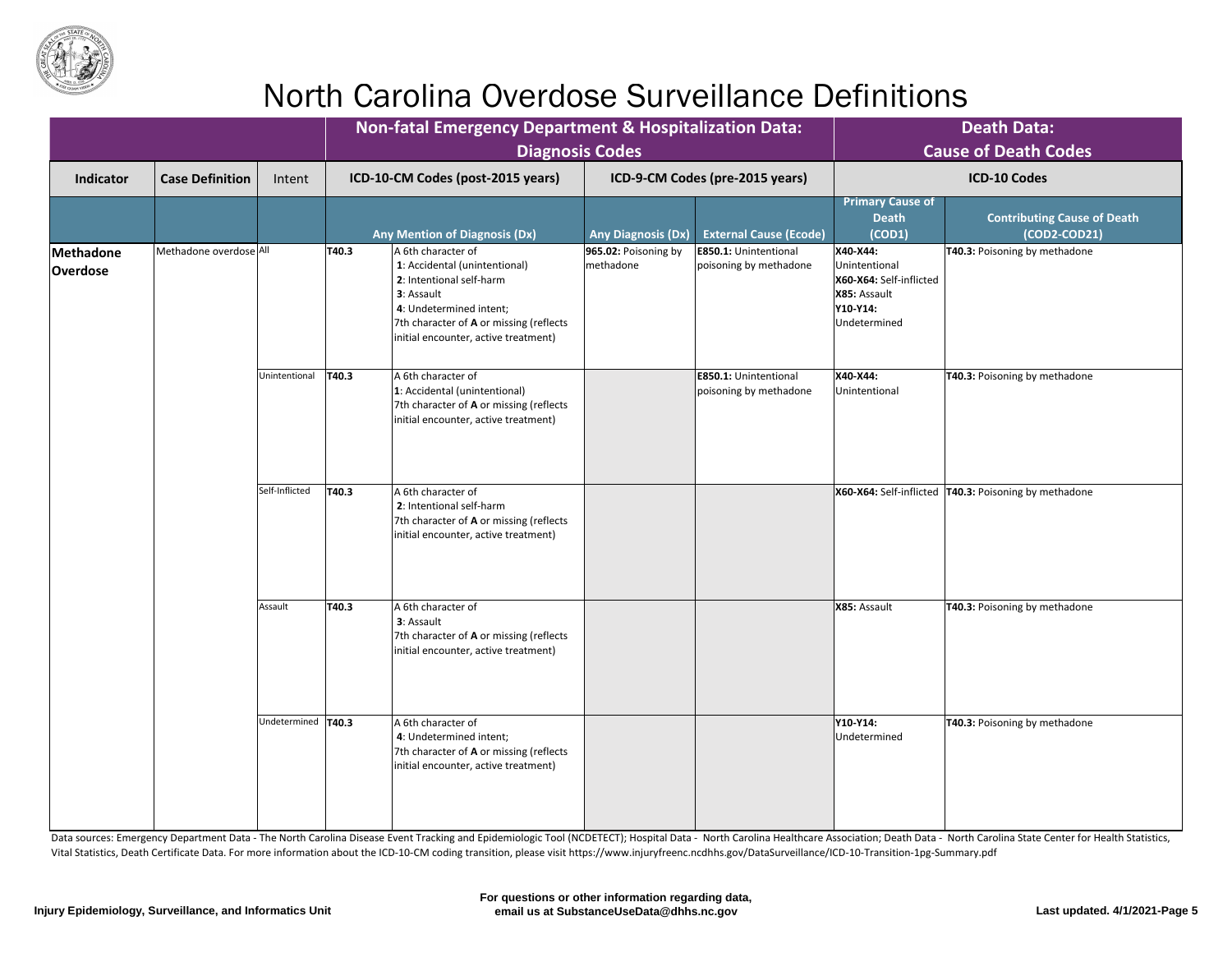

|                                                       |                                                                                                                                                                                 |                      |       | <b>Non-fatal Emergency Department &amp; Hospitalization Data:</b><br><b>Diagnosis Codes</b>                                                                                                                 |                           |                                 |                                                                                                  | <b>Death Data:</b><br><b>Cause of Death Codes</b>                       |
|-------------------------------------------------------|---------------------------------------------------------------------------------------------------------------------------------------------------------------------------------|----------------------|-------|-------------------------------------------------------------------------------------------------------------------------------------------------------------------------------------------------------------|---------------------------|---------------------------------|--------------------------------------------------------------------------------------------------|-------------------------------------------------------------------------|
| <b>Indicator</b>                                      | <b>Case Definition</b>                                                                                                                                                          | Intent               |       | ICD-10-CM Codes (post-2015 years)                                                                                                                                                                           |                           | ICD-9-CM Codes (pre-2015 years) |                                                                                                  | <b>ICD-10 Codes</b>                                                     |
|                                                       |                                                                                                                                                                                 |                      |       | <b>Any Mention of Diagnosis (Dx)</b>                                                                                                                                                                        | <b>Any Diagnosis (Dx)</b> | <b>External Cause (Ecode)</b>   | <b>Primary Cause of</b><br><b>Death</b><br>(COD1)                                                | <b>Contributing Cause of Death</b><br>$(COD2-COD21)$                    |
| <b>Other Synthetic</b><br>Narcotic<br><b>Overdose</b> | Other synthetic<br>narcotic overdose;<br>most cases due to<br>illicitly manufactored  <br>fentanyl and fentanyl<br>analogues, this<br>category may also<br>include prescription | All                  | T40.4 | A 6th character of<br>1: Accidental (unintentional)<br>2: Intentional self-harm<br>3: Assault<br>4: Undetermined intent;<br>7th character of A or missing (reflects<br>initial encounter, active treatment) |                           |                                 | X40-X44:<br>Unintentional<br>X60-X64: Self-inflicted<br>X85: Assault<br>Y10-Y14:<br>Undetermined | T40.4: Poisoning by other synthetic narcotics                           |
|                                                       | fentanyl and other<br>synthetic narctotics<br>like Tramadol                                                                                                                     | Unintentional        | T40.4 | A 6th character of<br>1: Accidental (unintentional)<br>7th character of A or missing (reflects<br>initial encounter, active treatment)                                                                      |                           |                                 | X40-X44:<br>Unintentional                                                                        | <b>T40.4: Poisoning by other synthetic narcotics</b>                    |
|                                                       |                                                                                                                                                                                 | Self-Inflicted       | T40.4 | A 6th character of<br>2: Intentional self-harm<br>7th character of A or missing (reflects<br>initial encounter, active treatment)                                                                           |                           |                                 |                                                                                                  | X60-X64: Self-inflicted   T40.4: Poisoning by other synthetic narcotics |
|                                                       |                                                                                                                                                                                 | Assault              | T40.4 | A 6th character of<br>3: Assault<br>7th character of A or missing (reflects<br>initial encounter, active treatment)                                                                                         |                           |                                 | X85: Assault                                                                                     | <b>T40.4: Poisoning by other synthetic narcotics</b>                    |
|                                                       |                                                                                                                                                                                 | Undetermined   T40.4 |       | A 6th character of<br>4: Undetermined intent;<br>7th character of A or missing (reflects<br>initial encounter, active treatment)                                                                            |                           |                                 | Y10-Y14:<br>Undetermined                                                                         | T40.4: Poisoning by other synthetic narcotics                           |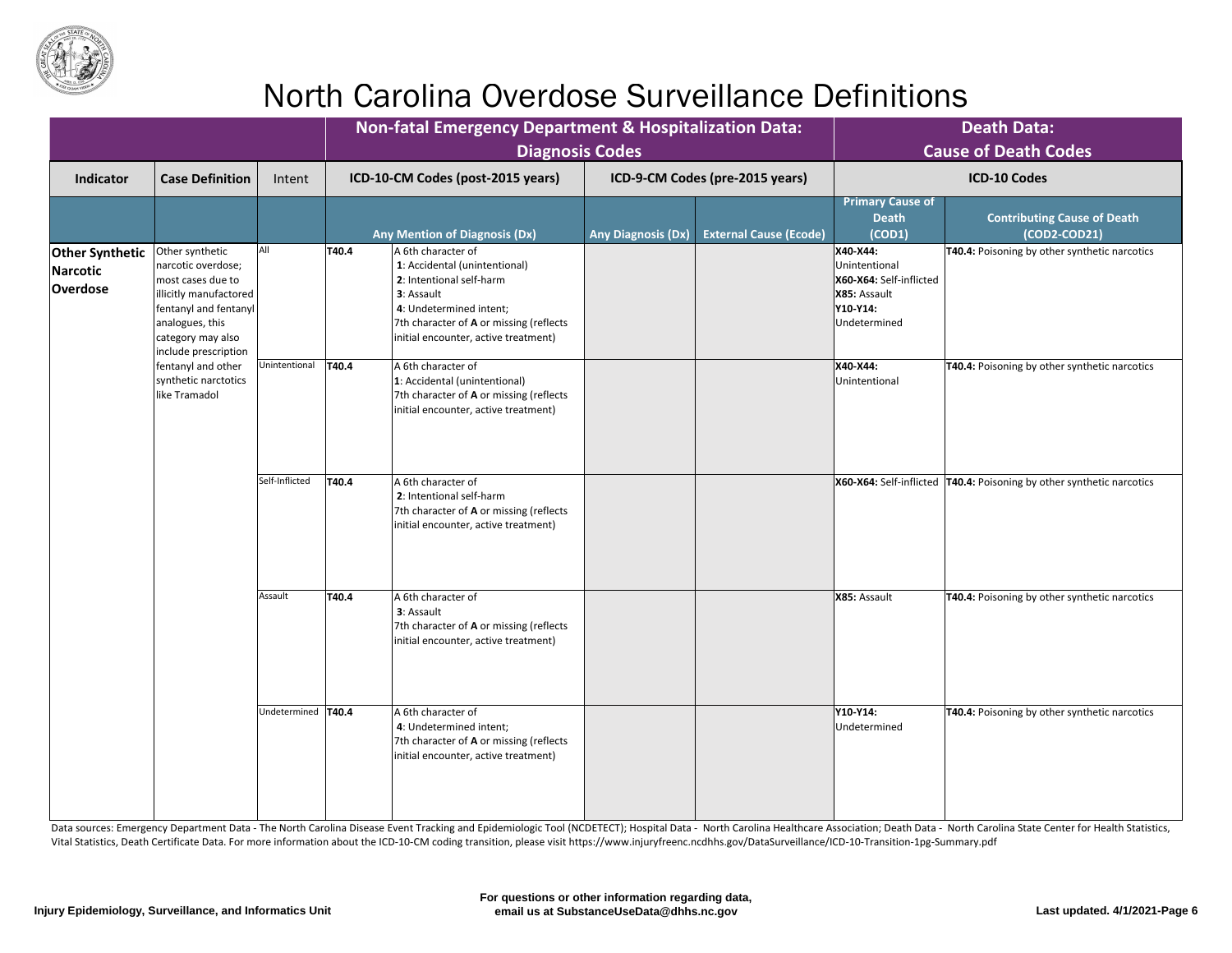

|                                                             |                                                                                                       |                     |       | <b>Non-fatal Emergency Department &amp; Hospitalization Data:</b><br><b>Diagnosis Codes</b>                                                                                                                 |                           |                                 | <b>Death Data:</b><br><b>Cause of Death Codes</b>                                                |                                                                         |  |
|-------------------------------------------------------------|-------------------------------------------------------------------------------------------------------|---------------------|-------|-------------------------------------------------------------------------------------------------------------------------------------------------------------------------------------------------------------|---------------------------|---------------------------------|--------------------------------------------------------------------------------------------------|-------------------------------------------------------------------------|--|
| <b>Indicator</b>                                            | <b>Case Definition</b>                                                                                | Intent              |       | ICD-10-CM Codes (post-2015 years)                                                                                                                                                                           |                           | ICD-9-CM Codes (pre-2015 years) |                                                                                                  | <b>ICD-10 Codes</b>                                                     |  |
|                                                             |                                                                                                       |                     |       | <b>Any Mention of Diagnosis (Dx)</b>                                                                                                                                                                        | <b>Any Diagnosis (Dx)</b> | <b>External Cause (Ecode)</b>   | <b>Primary Cause of</b><br><b>Death</b><br>(COD1)                                                | <b>Contributing Cause of Death</b><br>(COD2-COD21)                      |  |
| <b>Other</b><br>Unspecified<br>Narcotics<br><b>Overdose</b> | <b>Other</b> and<br>unspecified narcotics  <br>suspected to be<br>primarly illicit opioid-<br>related |                     | T40.6 | A 6th character of<br>1: Accidental (unintentional)<br>2: Intentional self-harm<br>3: Assault<br>4: Undetermined intent;<br>7th character of A or missing (reflects<br>initial encounter, active treatment) |                           |                                 | X40-X44:<br>Unintentional<br>X60-X64: Self-inflicted<br>X85: Assault<br>Y10-Y14:<br>Undetermined | <b>T40.6:</b> Poisoning by other synthetic narcotics                    |  |
|                                                             |                                                                                                       | Unintentional       | T40.6 | A 6th character of<br>1: Accidental (unintentional)<br>7th character of A or missing (reflects<br>initial encounter, active treatment)                                                                      |                           |                                 | X40-X44:<br>Unintentional                                                                        | <b>T40.6: Poisoning by other synthetic narcotics</b>                    |  |
|                                                             |                                                                                                       | Self-Inflicted      | T40.6 | A 6th character of<br>2: Intentional self-harm<br>7th character of A or missing (reflects<br>initial encounter, active treatment)                                                                           |                           |                                 |                                                                                                  | X60-X64: Self-inflicted   T40.6: Poisoning by other synthetic narcotics |  |
|                                                             |                                                                                                       | Assault             | T40.6 | A 6th character of<br>3: Assault<br>7th character of A or missing (reflects<br>initial encounter, active treatment)                                                                                         |                           |                                 | X85: Assault                                                                                     | <b>T40.6:</b> Poisoning by other synthetic narcotics                    |  |
|                                                             |                                                                                                       | Undetermined  T40.6 |       | A 6th character of<br>4: Undetermined intent;<br>7th character of A or missing (reflects<br>initial encounter, active treatment)                                                                            |                           |                                 | Y10-Y14:<br>Undetermined                                                                         | <b>T40.6:</b> Poisoning by other synthetic narcotics                    |  |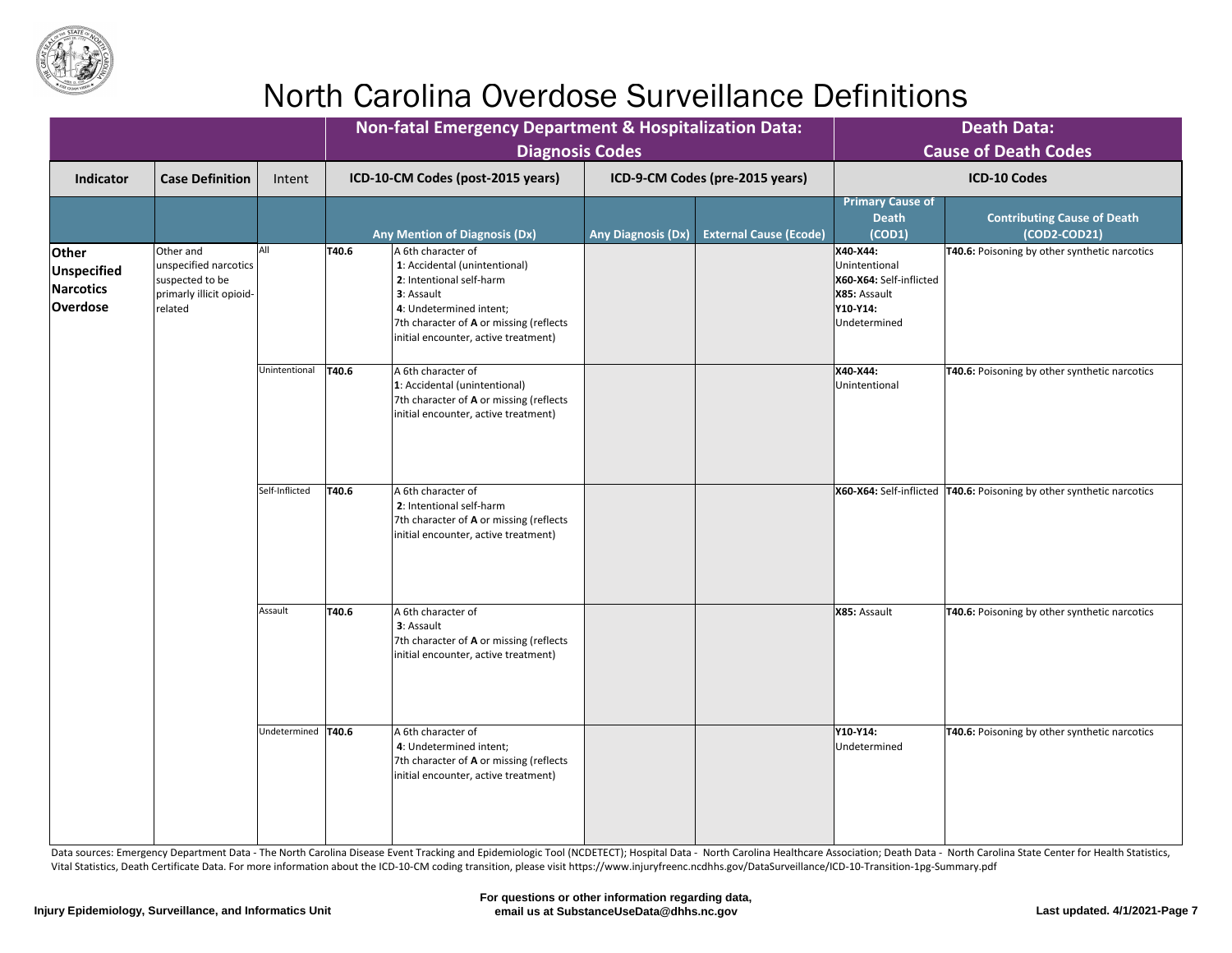

|                           |                        |                      |                | <b>Non-fatal Emergency Department &amp; Hospitalization Data:</b><br><b>Diagnosis Codes</b>                                                                                                                 |                                                                                                                                   |                                                     |                                                                                                  | <b>Death Data:</b><br><b>Cause of Death Codes</b>    |
|---------------------------|------------------------|----------------------|----------------|-------------------------------------------------------------------------------------------------------------------------------------------------------------------------------------------------------------|-----------------------------------------------------------------------------------------------------------------------------------|-----------------------------------------------------|--------------------------------------------------------------------------------------------------|------------------------------------------------------|
| <b>Indicator</b>          | <b>Case Definition</b> | Intent               |                | ICD-10-CM Codes (post-2015 years)                                                                                                                                                                           |                                                                                                                                   | ICD-9-CM Codes (pre-2015 years)                     |                                                                                                  | <b>ICD-10 Codes</b>                                  |
|                           |                        |                      |                | <b>Any Mention of Diagnosis (Dx)</b>                                                                                                                                                                        | <b>Any Diagnosis (Dx)</b>                                                                                                         | <b>External Cause (Ecode)</b>                       | <b>Primary Cause of</b><br><b>Death</b><br>(COD1)                                                | <b>Contributing Cause of Death</b><br>$(COD2-COD21)$ |
| Heroin<br><b>Overdose</b> | Heroin overdose        | All                  | T40.1          | A 6th character of<br>1: Accidental (unintentional)<br>2: Intentional self-harm<br>3: Assault<br>4: Undetermined intent;<br>7th character of A or missing (reflects<br>initial encounter, active treatment) | $ 965.01:$ Poisoning by<br>heroin                                                                                                 | <b>E850.0: Unintentional</b><br>poisoning by heroin | X40-X44:<br>Unintentional<br>X60-X64: Self-inflicted<br>X85: Assault<br>Y10-Y14:<br>Undetermined | T40.1: Poisoning by heroin                           |
|                           |                        | Unintentional        | T40.1          | A 6th character of<br>1: Accidental (unintentional)<br>7th character of A or missing (reflects<br>initial encounter, active treatment)                                                                      |                                                                                                                                   | <b>E850.0: Unintentional</b><br>poisoning by heroin | X40-X44:<br>Unintentional                                                                        | T40.1: Poisoning by heroin                           |
|                           |                        |                      | Self-Inflicted | $\vert$ T40.1                                                                                                                                                                                               | A 6th character of<br>2: Intentional self-harm<br>7th character of A or missing (reflects<br>initial encounter, active treatment) |                                                     |                                                                                                  |                                                      |
|                           |                        | Assault              | T40.1          | A 6th character of<br>3: Assault<br>7th character of A or missing (reflects<br>initial encounter, active treatment)                                                                                         |                                                                                                                                   |                                                     | X85: Assault                                                                                     | T40.1: Poisoning by heroin                           |
|                           |                        | Undetermined   T40.1 |                | A 6th character of<br>4: Undetermined intent;<br>7th character of A or missing (reflects<br>initial encounter, active treatment)                                                                            |                                                                                                                                   |                                                     | Y10-Y14:<br>Undetermined                                                                         | <b>T40.1: Poisoning by heroin</b>                    |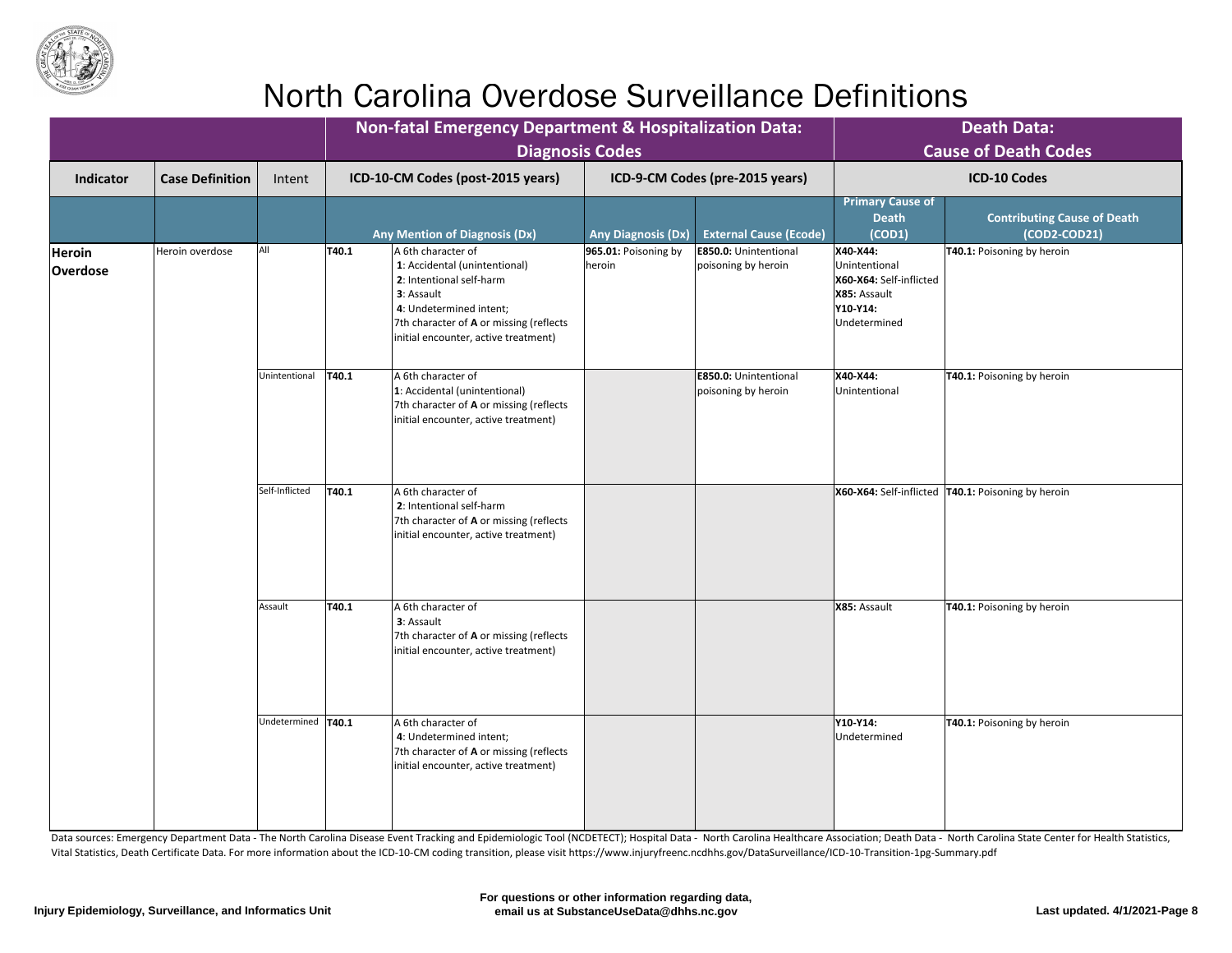

|                                         |                                                                                                              |                |                                                                                                                                                                                                                             | <b>Non-fatal Emergency Department &amp; Hospitalization Data:</b><br><b>Diagnosis Codes</b> |                                                                                                                     | <b>Death Data:</b><br><b>Cause of Death Codes</b>                                                                            |
|-----------------------------------------|--------------------------------------------------------------------------------------------------------------|----------------|-----------------------------------------------------------------------------------------------------------------------------------------------------------------------------------------------------------------------------|---------------------------------------------------------------------------------------------|---------------------------------------------------------------------------------------------------------------------|------------------------------------------------------------------------------------------------------------------------------|
| <b>Indicator</b>                        | <b>Case Definition</b>                                                                                       | Intent         | ICD-10-CM Codes (post-2015 years)                                                                                                                                                                                           | ICD-9-CM Codes (pre-2015 years)                                                             |                                                                                                                     | <b>ICD-10 Codes</b>                                                                                                          |
|                                         |                                                                                                              |                | <b>Any Mention of Diagnosis (Dx)</b>                                                                                                                                                                                        | <b>External Cause (Ecode)</b><br><b>Any Diagnosis (Dx)</b>                                  | <b>Primary Cause of</b><br><b>Death</b><br>(COD1)                                                                   | <b>Contributing Cause of Death</b><br>$(COD2-COD21)$                                                                         |
| <b>Any Stimulant</b><br><b>Overdose</b> | Cocaine and other<br>psychostimulant<br>overdose such as<br>methamphetamine,<br>amphetamines, and<br>ecstacy | All            | T40.5, T43.6<br>A 6th character of<br>1: Accidental (unintentional)<br>2: Intentional self-harm<br>3: Assault<br>4: Undetermined intent;<br>7th character of A or missing (reflects<br>initial encounter, active treatment) |                                                                                             | X40-X44:<br>Unintentional<br>X60-X64: Self-inflicted   potential<br>X85: Assault<br><b>Y10-Y14:</b><br>Undetermined | <b>T40.5: Poisoning by cocaine</b><br><b>T43.6:</b> Poisoning by psychostimulants with abuse                                 |
|                                         |                                                                                                              | Unintentional  | T40.5, T43.6<br>A 6th character of<br>1: Accidental (unintentional)<br>7th character of A or missing (reflects<br>initial encounter, active treatment)                                                                      |                                                                                             | X40-X44:<br>Unintentional                                                                                           | <b>T40.5: Poisoning by cocaine</b><br><b>T43.6:</b> Poisoning by psychostimulants with abuse<br>potential                    |
|                                         |                                                                                                              | Self-Inflicted | T40.5, T43.6<br>A 6th character of<br>2: Intentional self-harm<br>7th character of A or missing (reflects<br>initial encounter, active treatment)                                                                           |                                                                                             |                                                                                                                     | X60-X64: Self-inflicted   T40.5: Poisoning by cocaine<br><b>T43.6:</b> Poisoning by psychostimulants with abuse<br>potential |
|                                         |                                                                                                              | Assault        | T40.5, T43.6<br>A 6th character of<br><b>3</b> : Assault<br>7th character of A or missing (reflects<br>initial encounter, active treatment)                                                                                 |                                                                                             | X85: Assault                                                                                                        | <b>T40.5: Poisoning by cocaine</b><br><b>T43.6:</b> Poisoning by psychostimulants with abuse<br>potential                    |
|                                         |                                                                                                              |                | Undetermined   T40.5, T43.6<br>A 6th character of<br>4: Undetermined intent;<br>7th character of A or missing (reflects<br>initial encounter, active treatment)                                                             |                                                                                             | Y10-Y14:<br>Undetermined                                                                                            | <b>T40.5: Poisoning by cocaine</b><br><b>T43.6:</b> Poisoning by psychostimulants with abuse<br>potential                    |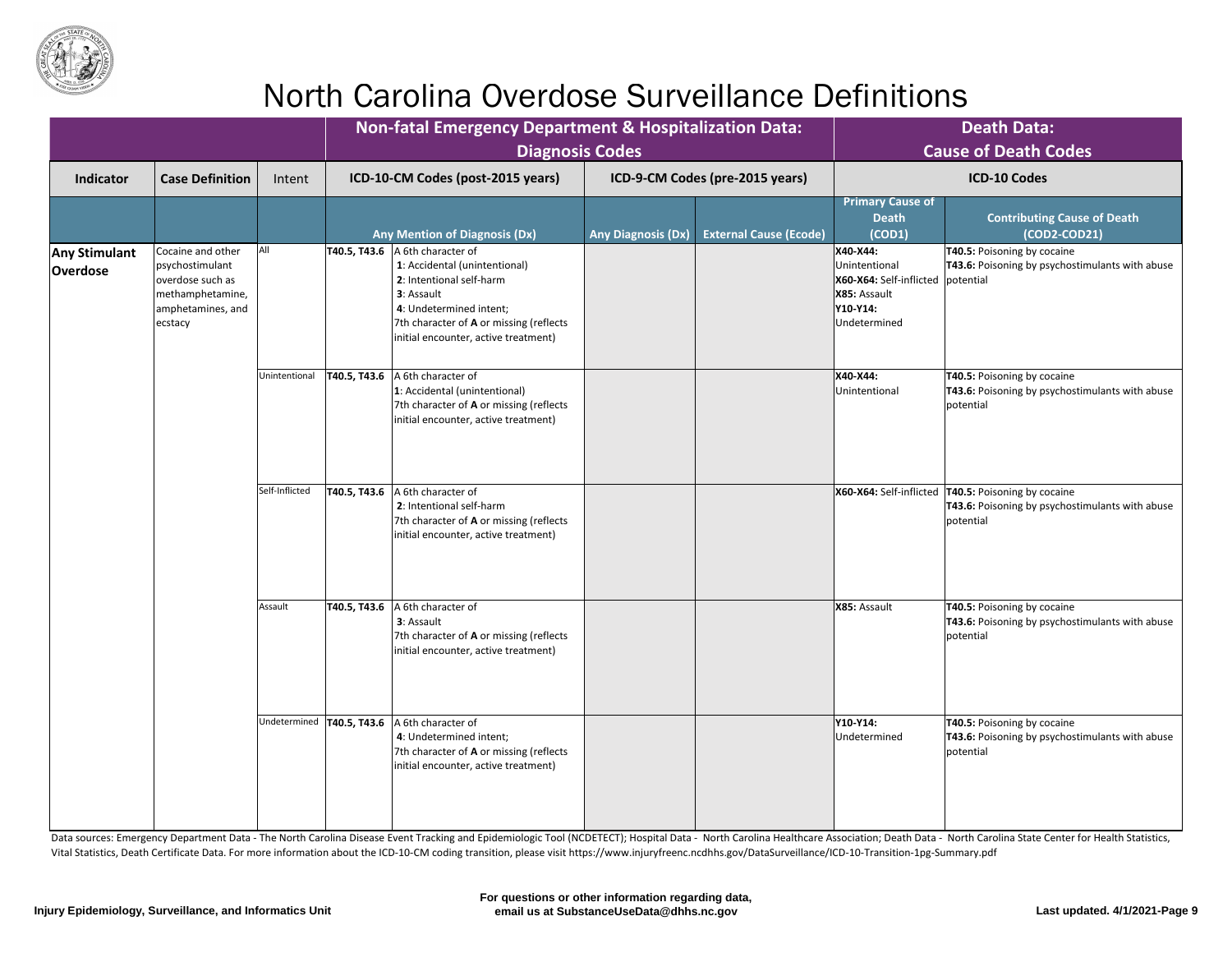

|                                   |                        |                      |              | <b>Non-fatal Emergency Department &amp; Hospitalization Data:</b><br><b>Diagnosis Codes</b>                                                                                                                 |                           |                                 |                                                                                                  | <b>Death Data:</b><br><b>Cause of Death Codes</b>                                                                                 |  |  |
|-----------------------------------|------------------------|----------------------|--------------|-------------------------------------------------------------------------------------------------------------------------------------------------------------------------------------------------------------|---------------------------|---------------------------------|--------------------------------------------------------------------------------------------------|-----------------------------------------------------------------------------------------------------------------------------------|--|--|
| <b>Indicator</b>                  | <b>Case Definition</b> | Intent               |              | ICD-10-CM Codes (post-2015 years)                                                                                                                                                                           |                           | ICD-9-CM Codes (pre-2015 years) |                                                                                                  | <b>ICD-10 Codes</b>                                                                                                               |  |  |
|                                   |                        |                      |              | <b>Any Mention of Diagnosis (Dx)</b>                                                                                                                                                                        | <b>Any Diagnosis (Dx)</b> | <b>External Cause (Ecode)</b>   | <b>Primary Cause of</b><br><b>Death</b><br>(COD1)                                                | <b>Contributing Cause of Death</b><br>$(COD2-COD21)$                                                                              |  |  |
| <b>Cocaine</b><br><b>Overdose</b> | Cocaine overdose       | All                  | T40.5        | A 6th character of<br>1: Accidental (unintentional)<br>2: Intentional self-harm<br>3: Assault<br>4: Undetermined intent;<br>7th character of A or missing (reflects<br>initial encounter, active treatment) |                           |                                 | X40-X44:<br>Unintentional<br>X60-X64: Self-inflicted<br>X85: Assault<br>Y10-Y14:<br>Undetermined | T40.5: Poisoning by cocaine                                                                                                       |  |  |
|                                   |                        | Unintentional        | <b>T40.5</b> | A 6th character of<br>1: Accidental (unintentional)<br>7th character of A or missing (reflects<br>initial encounter, active treatment)                                                                      |                           |                                 | X40-X44:<br>Unintentional                                                                        | <b>T40.5: Poisoning by cocaine</b>                                                                                                |  |  |
|                                   |                        |                      |              |                                                                                                                                                                                                             |                           | Self-Inflicted                  | T40.5                                                                                            | A 6th character of<br>2: Intentional self-harm<br>7th character of A or missing (reflects<br>initial encounter, active treatment) |  |  |
|                                   |                        | Assault              | T40.5        | A 6th character of<br>3: Assault<br>7th character of A or missing (reflects<br>initial encounter, active treatment)                                                                                         |                           |                                 | X85: Assault                                                                                     | T40.5: Poisoning by cocaine                                                                                                       |  |  |
|                                   |                        | Undetermined   T40.5 |              | A 6th character of<br>4: Undetermined intent;<br>7th character of A or missing (reflects<br>initial encounter, active treatment)                                                                            |                           |                                 | Y10-Y14:<br>Undetermined                                                                         | <b>T40.5: Poisoning by cocaine</b>                                                                                                |  |  |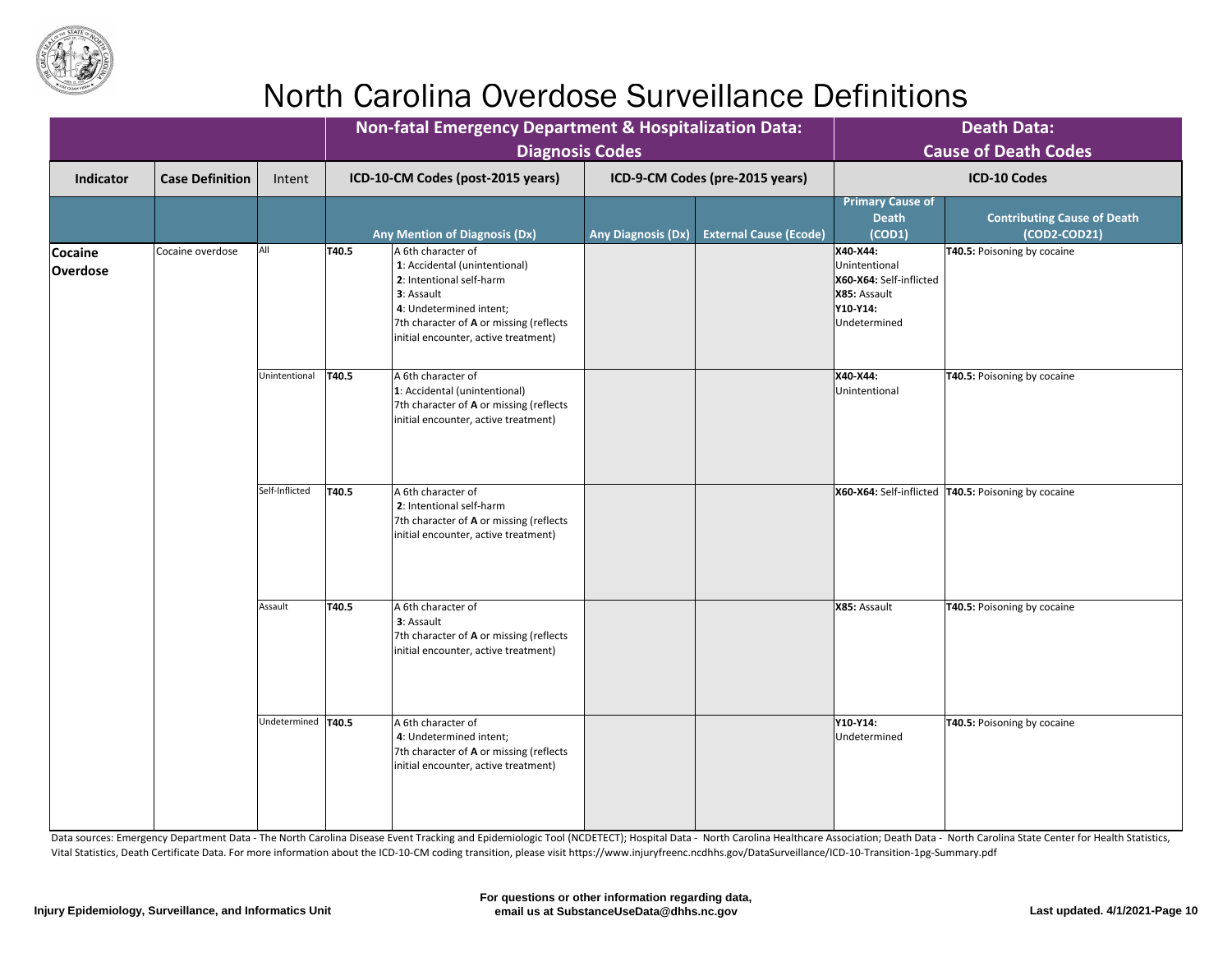

|                                    |                                                                                                                                                                |                      |               | <b>Non-fatal Emergency Department &amp; Hospitalization Data:</b><br><b>Diagnosis Codes</b>                                                                                                                 |                                         |                                                                  |                                                                                                  | <b>Death Data:</b><br><b>Cause of Death Codes</b>                                                  |
|------------------------------------|----------------------------------------------------------------------------------------------------------------------------------------------------------------|----------------------|---------------|-------------------------------------------------------------------------------------------------------------------------------------------------------------------------------------------------------------|-----------------------------------------|------------------------------------------------------------------|--------------------------------------------------------------------------------------------------|----------------------------------------------------------------------------------------------------|
| <b>Indicator</b>                   | <b>Case Definition</b>                                                                                                                                         | Intent               |               | ICD-10-CM Codes (post-2015 years)                                                                                                                                                                           |                                         | ICD-9-CM Codes (pre-2015 years)                                  |                                                                                                  | <b>ICD-10 Codes</b>                                                                                |
|                                    |                                                                                                                                                                |                      |               | <b>Any Mention of Diagnosis (Dx)</b>                                                                                                                                                                        | <b>Any Diagnosis (Dx)</b>               | <b>External Cause (Ecode)</b>                                    | <b>Primary Cause of</b><br><b>Death</b><br>(COD1)                                                | <b>Contributing Cause of Death</b><br>$(COD2-COD21)$                                               |
| Psychostimulant<br><b>Overdose</b> | Overdose by<br>psychostimulants<br>with abuse potential;  <br>includes<br>pyschostimulants<br>such as<br>methamphetamine,<br>adderall, ritalin, and<br>ecstasy | <b>All</b>           | T43.6         | A 6th character of<br>1: Accidental (unintentional)<br>2: Intentional self-harm<br>3: Assault<br>4: Undetermined intent;<br>7th character of A or missing (reflects<br>initial encounter, active treatment) | 969.7: Poisoning by<br>psychostimulants | <b>E854.2: Unintentional</b><br>poisoning by<br>psychostimulants | X40-X44:<br>Unintentional<br>X60-X64: Self-inflicted<br>X85: Assault<br>Y10-Y14:<br>Undetermined | <b>T43.6</b> : Poisoning by psychostimulants with abuse<br>potential                               |
|                                    |                                                                                                                                                                | Unintentional        | T43.6         | A 6th character of<br>1: Accidental (unintentional)<br>7th character of A or missing (reflects<br>initial encounter, active treatment)                                                                      |                                         | <b>E854.2: Unintentional</b><br>poisoning by<br>psychostimulants | X40-X44:<br>Unintentional                                                                        | T43.6: Poisoning by psychostimulants with abuse<br><i><u><b>Ipotential</b></u></i>                 |
|                                    |                                                                                                                                                                | Self-Inflicted       | $\vert$ T43.6 | A 6th character of<br>2: Intentional self-harm<br>7th character of A or missing (reflects<br>initial encounter, active treatment)                                                                           |                                         |                                                                  |                                                                                                  | $X60-X64$ : Self-inflicted $\boxed{143.6}$ : Poisoning by psychostimulants with abuse<br>potential |
|                                    |                                                                                                                                                                | Assault              | T43.6         | A 6th character of<br>3: Assault<br>7th character of A or missing (reflects<br>initial encounter, active treatment)                                                                                         |                                         |                                                                  | X85: Assault                                                                                     | <b>T43.6</b> : Poisoning by psychostimulants with abuse<br>potential                               |
|                                    |                                                                                                                                                                | Undetermined   T43.6 |               | A 6th character of<br>4: Undetermined intent;<br>7th character of <b>A</b> or missing (reflects<br>initial encounter, active treatment)                                                                     |                                         |                                                                  | Y10-Y14:<br>Undetermined                                                                         | <b>T43.6</b> : Poisoning by psychostimulants with abuse<br>potential                               |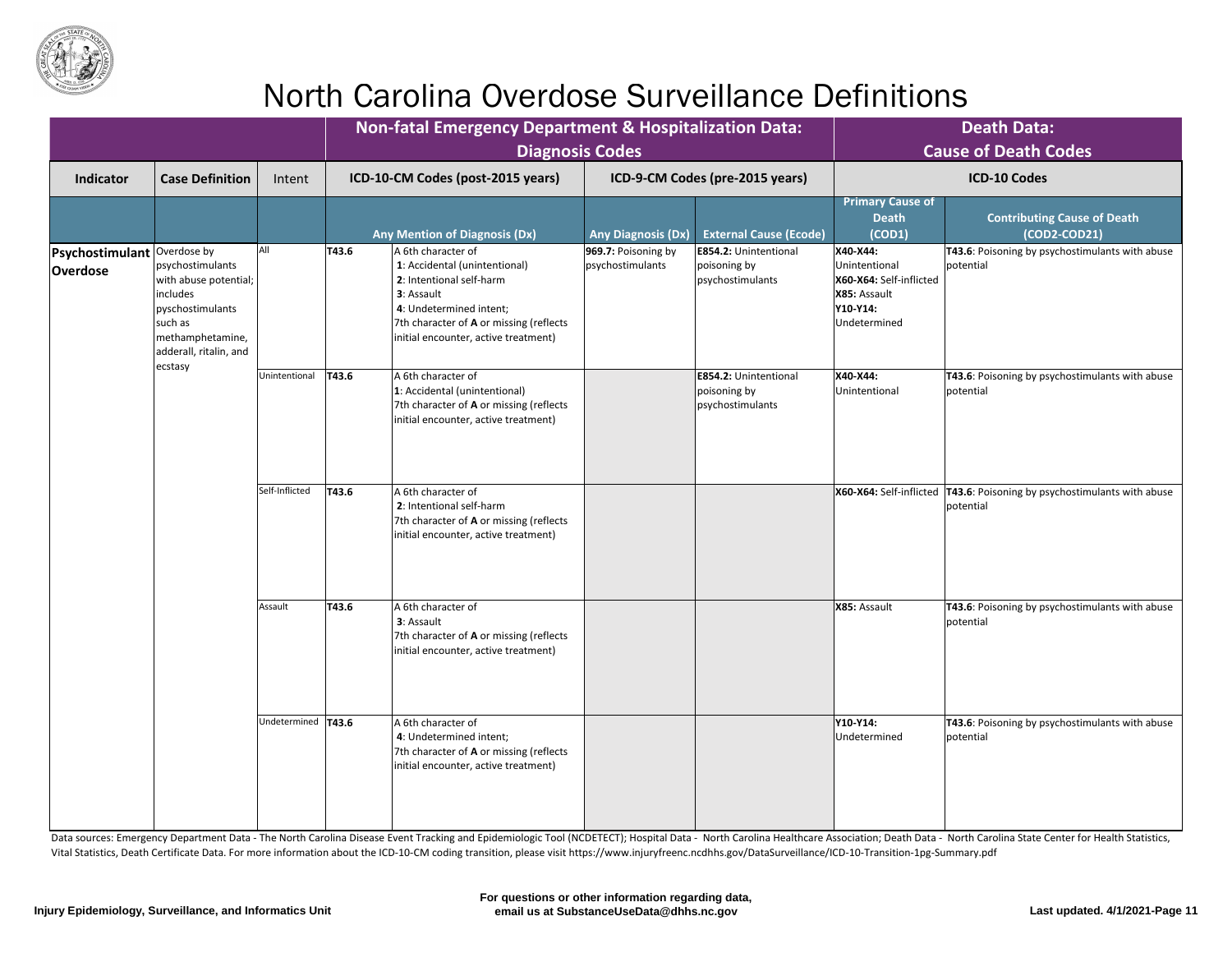

|                         |                                                                               |                       |                      | <b>Non-fatal Emergency Department &amp; Hospitalization Data:</b><br><b>Diagnosis Codes</b>                                                                                                                 |                               |                                 |                                                   | <b>Death Data:</b><br><b>Cause of Death Codes</b>  |
|-------------------------|-------------------------------------------------------------------------------|-----------------------|----------------------|-------------------------------------------------------------------------------------------------------------------------------------------------------------------------------------------------------------|-------------------------------|---------------------------------|---------------------------------------------------|----------------------------------------------------|
| Indicator               | <b>Case Definition</b>                                                        | Intent                |                      | ICD-10-CM Codes (post-2015 years)                                                                                                                                                                           |                               | ICD-9-CM Codes (pre-2015 years) |                                                   | <b>ICD-10 Codes</b>                                |
|                         |                                                                               |                       |                      | <b>Any Mention of Diagnosis (Dx)</b>                                                                                                                                                                        | <b>Any Diagnosis (Dx)</b>     | <b>External Cause (Ecode)</b>   | <b>Primary Cause of</b><br><b>Death</b><br>(COD1) | <b>Contributing Cause of Death</b><br>(COD2-COD21) |
| Amphetamine<br>Overdose | Overdose by<br>amphetamines such<br>methamphetamines,<br>adderal, and ritalin | <b>AII</b>            | T43.62               | A 6th character of<br>1: Accidental (unintentional)<br>2: Intentional self-harm<br>3: Assault<br>4: Undetermined intent;<br>7th character of A or missing (reflects<br>initial encounter, active treatment) | No equivalent ICD9CM<br>code. |                                 | No equivalent ICD10<br>code.                      |                                                    |
|                         |                                                                               | Unintentional         | $\vert 743.62 \vert$ | A 6th character of<br>1: Accidental (unintentional)<br>7th character of A or missing (reflects<br>initial encounter, active treatment)                                                                      |                               |                                 |                                                   |                                                    |
|                         |                                                                               | Self-Inflicted        | T43.62               | A 6th character of<br>2: Intentional self-harm<br>7th character of A or missing (reflects<br>initial encounter, active treatment)                                                                           |                               |                                 |                                                   |                                                    |
|                         |                                                                               | Assault               | T43.62               | A 6th character of<br>3: Assault<br>7th character of A or missing (reflects<br>initial encounter, active treatment)                                                                                         |                               |                                 |                                                   |                                                    |
|                         |                                                                               | Undetermined   T43.62 |                      | A 6th character of<br>4: Undetermined intent;<br>7th character of <b>A</b> or missing (reflects<br>initial encounter, active treatment)                                                                     |                               |                                 |                                                   |                                                    |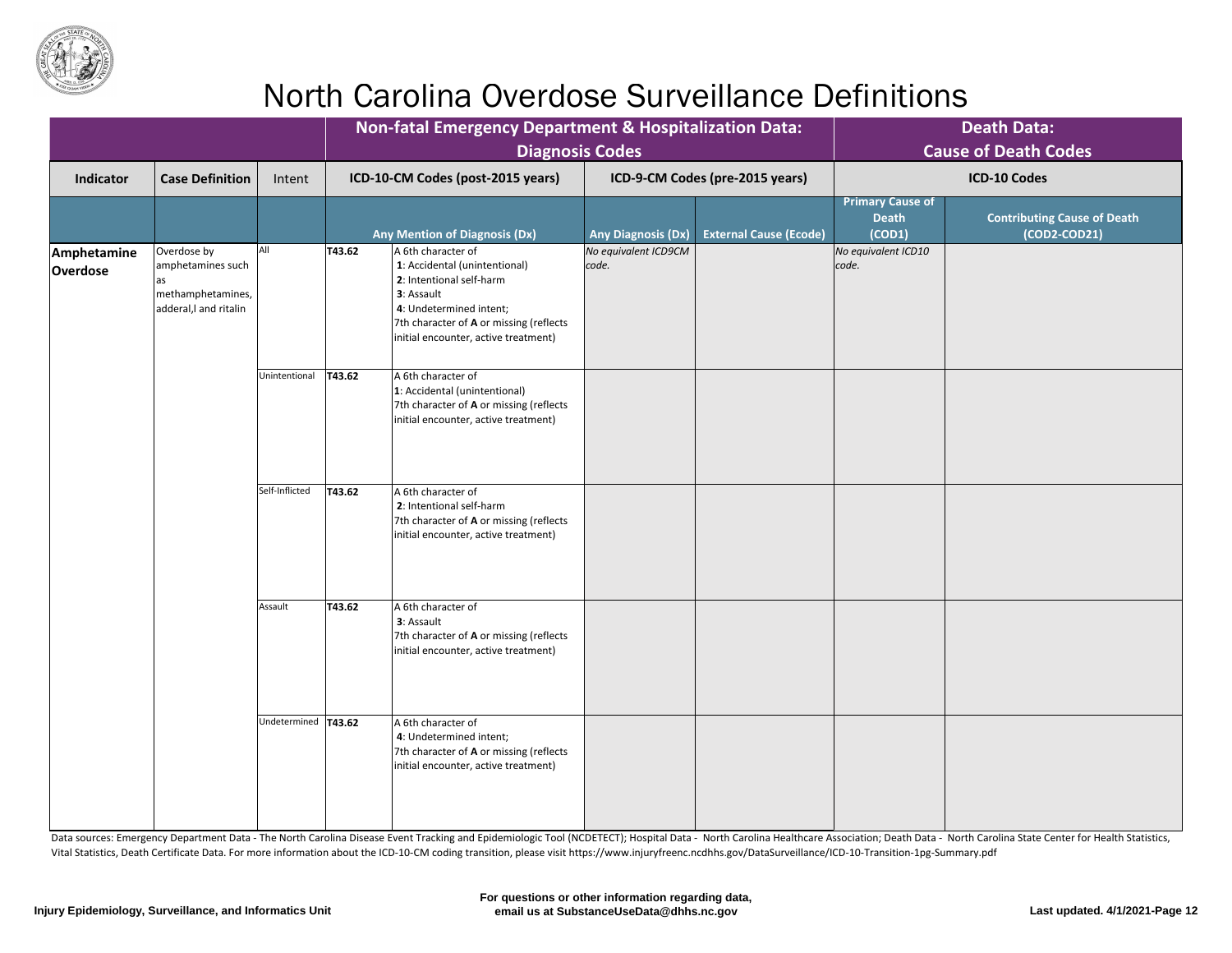

|                                            |                                                                           |                      |                                   | Non-fatal Emergency Department & Hospitalization Data:<br><b>Diagnosis Codes</b>                                                                                                                                    | <b>Death Data:</b><br><b>Cause of Death Codes</b>            |                                                                                                  |                                                                                 |                                                                           |
|--------------------------------------------|---------------------------------------------------------------------------|----------------------|-----------------------------------|---------------------------------------------------------------------------------------------------------------------------------------------------------------------------------------------------------------------|--------------------------------------------------------------|--------------------------------------------------------------------------------------------------|---------------------------------------------------------------------------------|---------------------------------------------------------------------------|
| <b>Indicator</b><br><b>Case Definition</b> |                                                                           | Intent               | ICD-10-CM Codes (post-2015 years) |                                                                                                                                                                                                                     | ICD-9-CM Codes (pre-2015 years)                              |                                                                                                  | <b>ICD-10 Codes</b>                                                             |                                                                           |
|                                            |                                                                           |                      |                                   | <b>Any Mention of Diagnosis (Dx)</b>                                                                                                                                                                                | <b>Any Diagnosis (Dx)</b>                                    | <b>External Cause (Ecode)</b>                                                                    | <b>Primary Cause of</b><br><b>Death</b><br>(COD1)                               | <b>Contributing Cause of Death</b><br>$(COD2-COD21)$                      |
| Benzodiazepine<br><b>Overdose</b>          | Benzodiazepine<br>overdose; familiar<br>names include<br>Valium and Xanax | All                  | T42.4                             | A 6th character of<br>1: Accidental (unintentional)<br>2: Intentional self-harm<br><b>3</b> : Assault<br>4: Undetermined intent;<br>7th character of A or missing (reflects<br>initial encounter, active treatment) | 969.4: Poisoning by<br>benzodiazepine-based<br>tranquilizers | <b>E853.2: Unintentional</b><br>poisoning by benzodiazepine-Unintentional<br>based tranquilizers | X40-X44:<br>X60-X64: Self-inflicted<br>X85: Assault<br>Y10-Y14:<br>Undetermined | T42.4: Poisoning by benzodiazepines                                       |
|                                            |                                                                           | Unintentional        | T42.4                             | A 6th character of<br>1: Accidental (unintentional)<br>7th character of A or missing (reflects<br>initial encounter, active treatment)                                                                              |                                                              | E853.2: Unintentional<br>poisoning by benzodiazepine-Unintentional<br>based tranquilizers        | X40-X44:                                                                        | <b>T42.4: Poisoning by benzodiazepines</b>                                |
|                                            |                                                                           | Self-Inflicted       | T42.4                             | A 6th character of<br>2: Intentional self-harm<br>7th character of A or missing (reflects<br>initial encounter, active treatment)                                                                                   |                                                              |                                                                                                  |                                                                                 | <b>X60-X64:</b> Self-inflicted <b>T42.4:</b> Poisoning by benzodiazepines |
|                                            |                                                                           | Assault              | T42.4                             | A 6th character of<br>3: Assault<br>7th character of A or missing (reflects<br>initial encounter, active treatment)                                                                                                 |                                                              |                                                                                                  | X85: Assault                                                                    | T42.4: Poisoning by benzodiazepines                                       |
|                                            |                                                                           | Undetermined   T42.4 |                                   | A 6th character of<br>4: Undetermined intent;<br>7th character of A or missing (reflects<br>initial encounter, active treatment)                                                                                    |                                                              |                                                                                                  | Y10-Y14:<br>Undetermined                                                        | T42.4: Poisoning by benzodiazepines                                       |